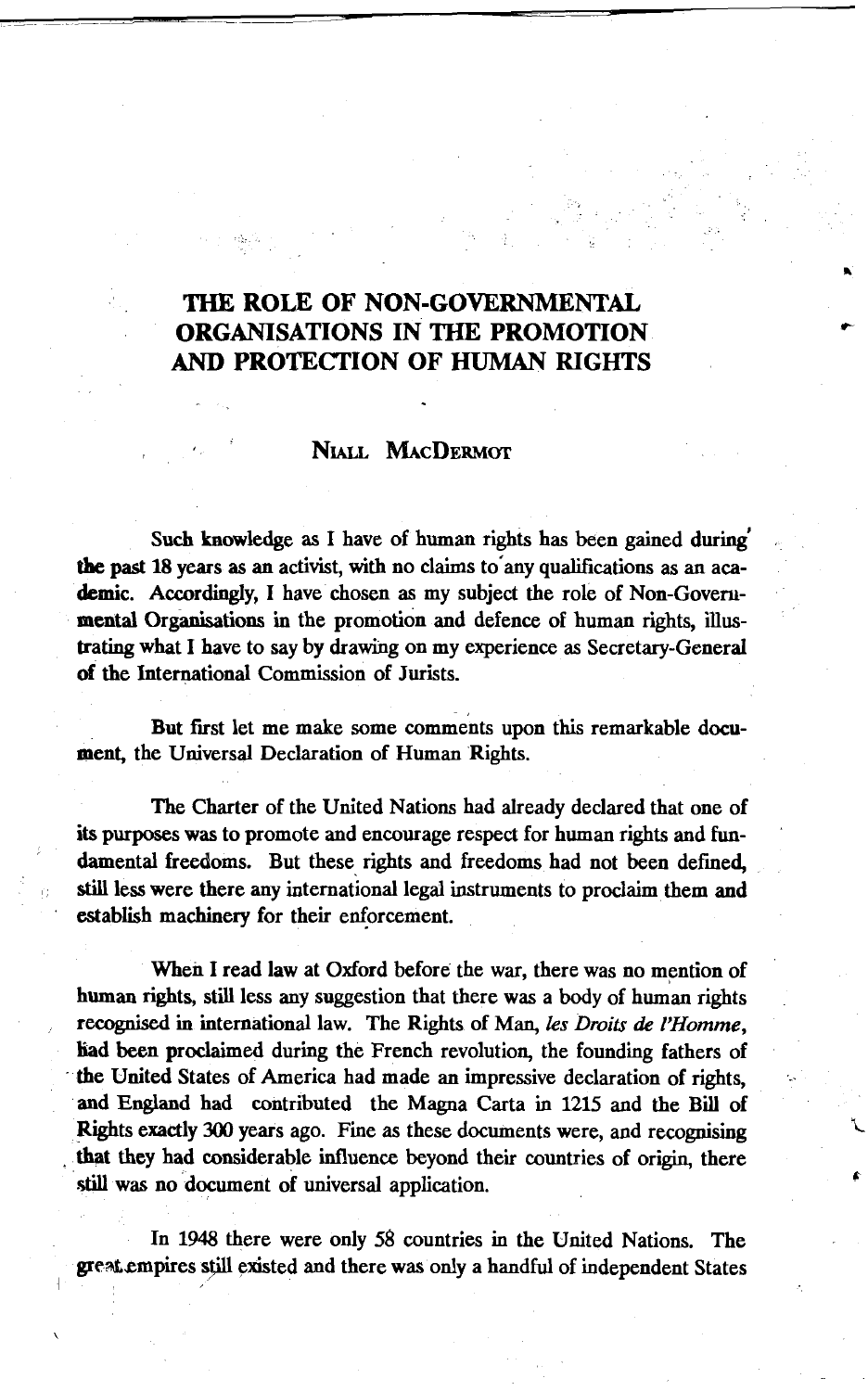in Africa and Asia. Justifiable criticism has been directed at the Universal Declaration, that it reflects too much the thinking of western civilisations. It is true that the Declaration has drawn heavily upon and reflects the legal thought of Europe and the United States. But it is equally true that the legal systems of the great majority of the new countries which have come into existence since 1948, are also based on the same common law or civil law systems inherited from their former western colonial masters. Among the exceptions are the legal system of Islam and the traditional law of the indigenous peoples in Africa, Asia and Latin America, which attach greater importance to the collective rights of the community, rather than to the rights of the individual. This is shown by some of their legal procedures which serve an entirely different purpose. In cases of conflict, instead of seeking to identify which is the guilty party and which the innocent, the purpose of the proceedings is to bring about a settlement which will reconcile the parties and help to restore the harmony of their community. For this reason quali- , fied advocates are not permitted to attend the traditional courts in some of these countries, as their presence is disruptive.

Nevertheless, none of the new countries has rejected the Declaration, and very many States of the so-called Third World have formally adopted it. Some have even written it into their constitutions.

The Declaration begins by stating that all human beings are born free and equal in dignity and rights. That is a somewhat dubious proposition if intended as a statement of fact, rather than as an aspiration. More importantly, the Declaration goes on to say that everyone is entitled to all the rights and freedoms in the Declaration without distinction of any kind.

In shortened form, the rights are as follows :

The *rights* to life, liberty and security of person, the right to recognition as a person before the law, to protection against discrimination, to an effective remedy against violations, to an independent and impartial tribunal in civil or criminal matters, to the presumption of innocence if accused of a crime, to the right of privacy, to freedom of movement, to asylum from persecution, to a nationality and to change one's nationality, to marry with equal rights and found a family, to own property, to seek, receive and impart information and ideas regardless of frontiers, to take part, directly or indirectly, in the Government of one's country, and the right to free elections by universal suffrage and secret voting.

The freedoms are of two kinds — freedoms from and the freedoms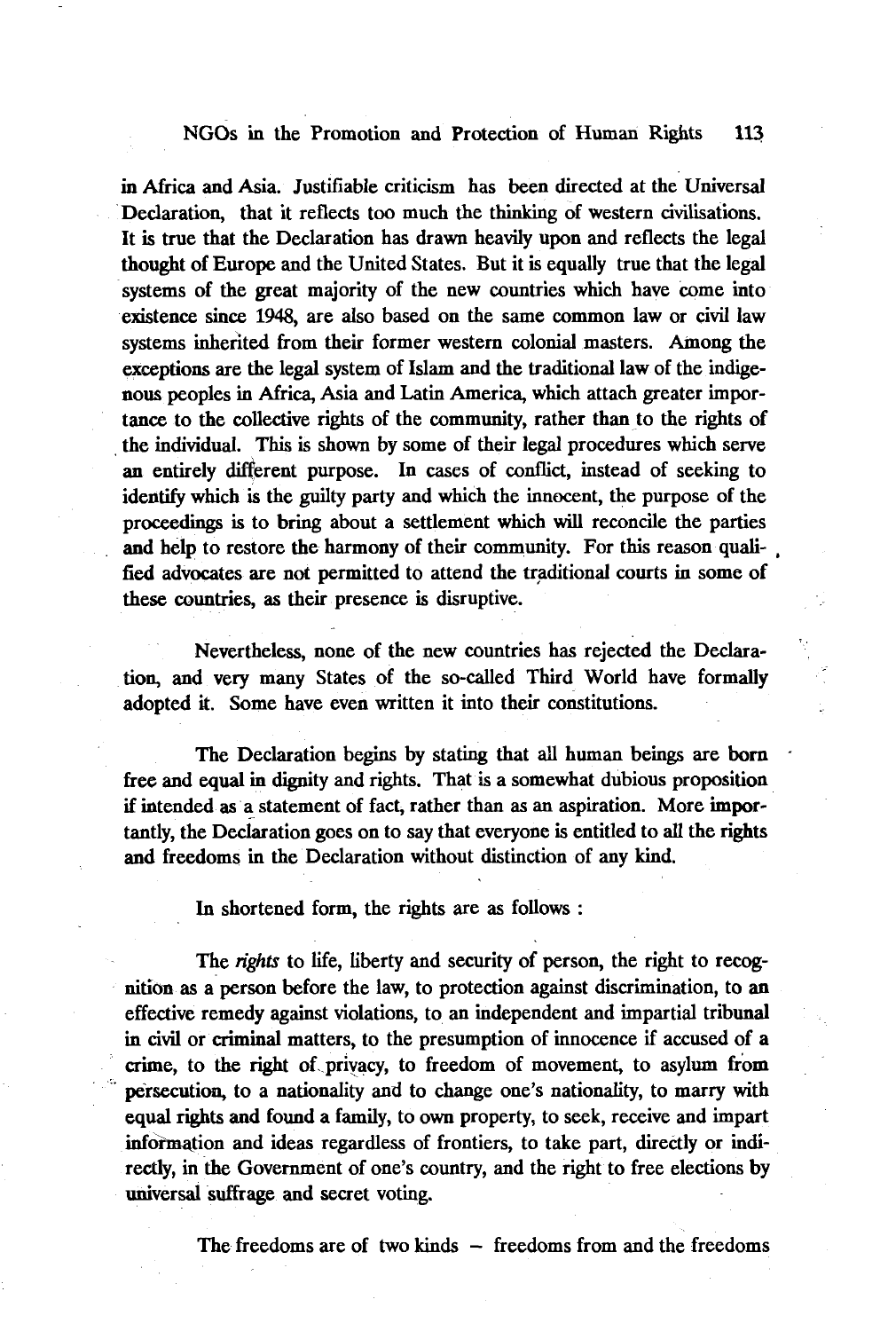to.

The *freedoms from* are from slavery, torture or cruel, inhuman or degrading treatment or punishment, from arbitrary arrest, from detention or exile, from retroactive legislation, or from attacks on one's honour or reputation.

The *freedoms of* are of thought, conscience and religion, of opinion and expression, of assembly and association. These three are perhaps the most fundamental of the civil and political rights.

There then follows a detailed list of economic, social and cultural rights.

These are the rights to social security, to the economic, social and cultural rights indispensable to a person's dignity and free development, the right to work, with free choice of employment, protection against unemployment, equal pay, just remuneration for his family, the right to form and join trade unions, and to rest and leisure with reasonable working hours and paid holidays, to a standard of living adequate for the health and well-being of himself and his family, including adequate food, clothing, housing, medical care and social services and security in unemployment, sickness, disability, widowhood, old age or other circumstances beyond his control, care and assistance for motherhood and childhood, the right to education (which is elaborated upon and includes the right of parents to choose their children's education), to participate in the cultural life of the community, to enjoy the arts and share in scientific advancement, the right to copyright, and finally to a social or international order in which the rights and freedoms in the Declaration can be fully realised.

I have summarised all these rights for two reasons :

First, to show their astonishing scope, including a detailed list of economic, social and cultural rights. Whereas there are 21 Articles proclaiming civil and political rights, there are only 7 Articles on economic, social and cultural rights. But when the content of these articles is examined, it will be seen that there are nearly as many economic, social and cultural rights as civil and political rights and freedoms, approximately 28 as against 32.

Second, to make clear that in spite of their universal declaration, these rights are far from being universally achieved. Indeed, there is no country that can claim to implement them all. If anyone doubts this, let me

114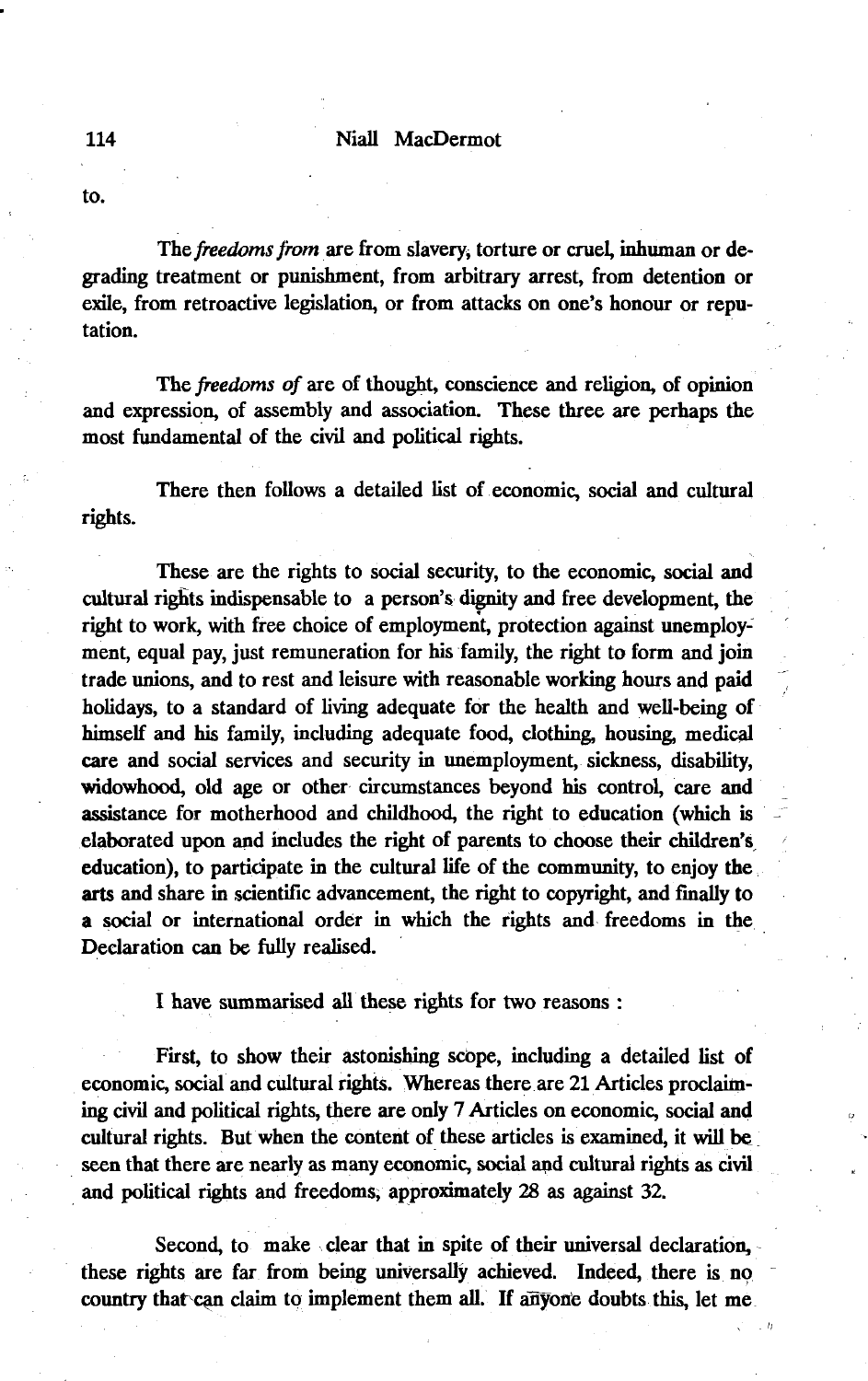ask what country can boast real equality for women, in practice as well as in law ? Some years ago when the United States was considering ratification of the covenants on civil and political rights and economic, social and cultural rights, the Attorney-General advised that over 90 amendments would have to be made in the laws and constitutions of the various States in the federation in order to comply with the provisions of the covenants. The USA has still not ratified them.

In the 40 years since its adoption, the Universal Declaration has served as the basis for an astonishing and vast body of international law spelling out these principles in treaties, conventions, covenants, declarations, and other international instruments of varying legal effect. Before the second world war none of this existed, other than a few exceptions in the field of trade union and labour rights, minority rights and refugee law. Most of these new international instruments are United Nations documents, but there are also many others emanating from two regional bodies, the Council of Europe and the Organisation of American States. We may soon see the same process at work in Africa now that the African Charter of Human and Peoples Rights has come into force.

Much of the initiative for this flowering of human rights instruments has come from Non-Governmental Organisations. Indeed, this is true for the Universal Declaration itself, which was greatly influenced by organisations determined to see that the holocaust and other atrocities in the second world war will never be repeated. It is not only lawyers' organisations that have been engaged in this work. Organisations of all kinds, churches and church based organisations, trade unions, women's organisations, organisations concerned with the protection of minorities, indigenous peoples, refugees, disabled persons, mental patients and many others have been involved and played their part. They have pressed their governments to introduce and support instruments that will spell out binding obligations and, in many cases, to introduce procedures for monitoring the record of States in fulfilling their obligations under these legal instruments.

Perhaps the most important are the two International Covenants on Civil and Political Rights and on Economic, Social and Cultural Rights. These documents elaborate and define more precisely the rights and freedoms in the Universal Declaration, and impose binding legal obligations on the countries who ratify them, as over 80 countries have now done.

When the Universal Declaration was adopted it was made clear by a number of States that while they accepted the principles as such, they did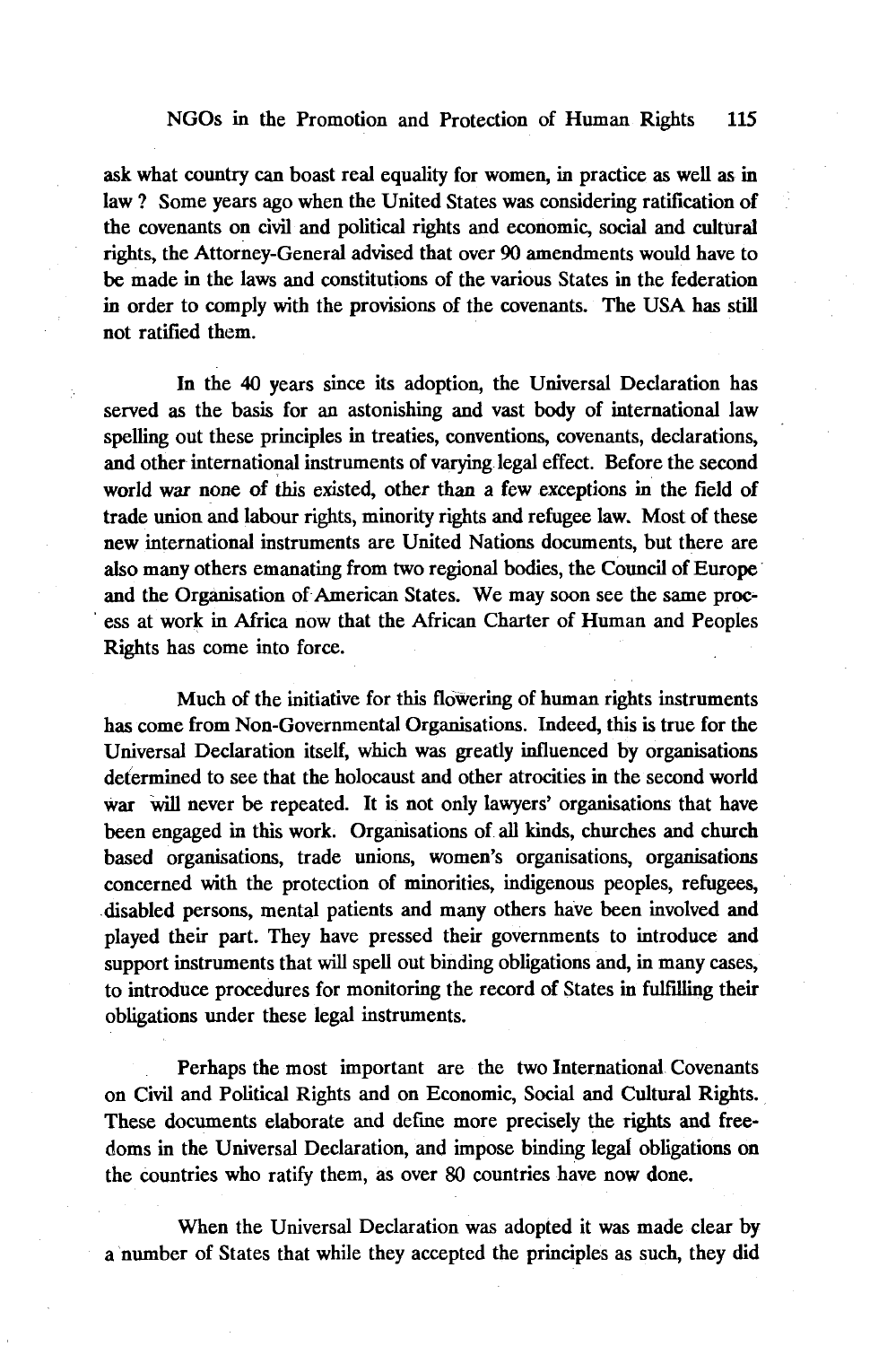not regard the Declaration as imposing any binding legal obligations upon them. Since that time a growing body of international lawyers take the view that this situation has changed and that the Declaration is now a binding legal instrument. They base this mainly on the virtually universal acceptance of the principles.

Be that as it may, the Declaration is in very general terms, and does not spell out any necessary limitations on these rights or the circumstances in which some of them may have to be temporarily suspended.

Consequently, the main work of the UN Commission on Human Rights after the proclamation of the Declaration was to draw up the two international Covenants which clearly did impose legal obligations on the States Parties. It was a lengthy process, but revolutionary in its effect. Virtually the whole body of principles in the Universal Declaration have now become binding obligations in international law for those States that ratified the Covenants, as about half the States in the world have now done. Some international lawyers, particularly in the United States, have questioned whether the Covenant on Economic, Social and Cultural Rights does really impose any enforceable obligations in law. They regard them as being merely a list of aspirations which States can apply as and when they please. The International Commission of Jurists does not accept that, and two years ago, together with some other organisations, convened a meeting of distinguished international lawyers who met in Holland and drew up the so-called 'Limburg Principles', spelling out the legal obligations imposed on a government that ratifies this Covenant. The principles were submitted by the Dutch Government to the General Assembly of the UN and they have received, widespread support.

The process of human rights law-making did not stop there. There has been and continues to be a hive of activity in drafting and obtaining agreement on new conventions, many of them creating new organs of control. Recently a government in Africa asked the UN Centre for Human Rights for a copy of the international human rights instruments. They received over 300 pages of texts. There are, for example, special UN conventions against torture, slavery, racial discrimination and discrimination against women, rules or codes of conduct for the treatment of prisoners, for law enforcement officials, principles of medical ethics in the protection of prisoners and detainees, conventions relating to refugees, and a large body of conventions worked out in the ILO concerning conditions of labour, trade unions, immigrant workers and other labour matters.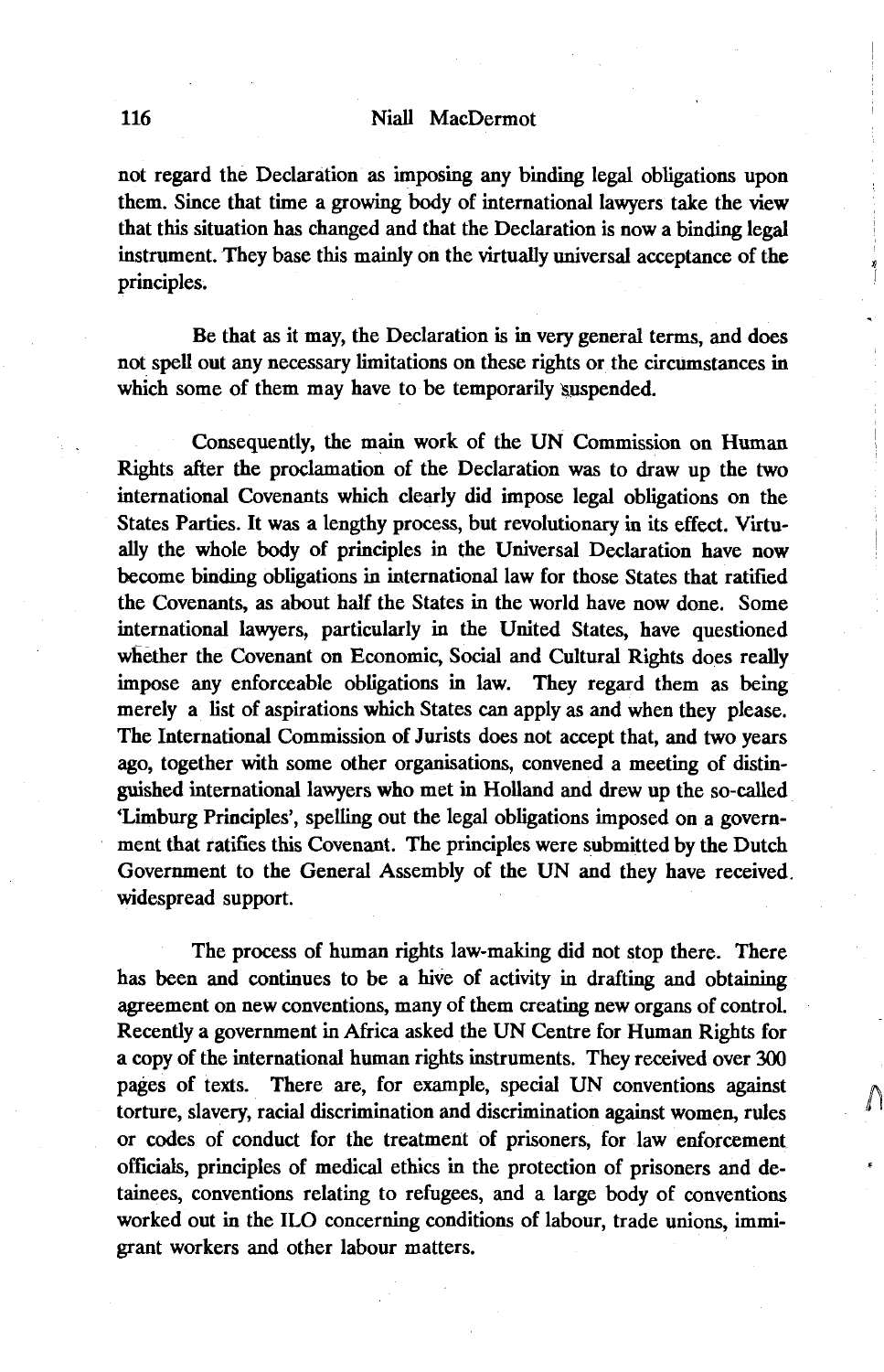Non-Governmental Organisations (NGOs) have made their contribution to this process of standard setting, especially within the UN Commission on Human Rights and its Sub-Commission, where NGO experts are welcomed in the working groups which draft these documents. For example, the chairman of the working group drafting the proposed Convention on the Rights of the Child has publicly thanked the NGOs for their contribution to its work.

In some cases the initiative for new legal instruments has been instigated by NGO action. Thus the UN Declaration against torture was stimulated by the work of NGOs, and in particular of Amnesty International. This in turn led to the Swedish initiative for a UN Convention on this subject and the representatives of NGOs with particular knowledge of torture practices were able to make a significant contribution to the drafting of that convention.

Virtually all of these documents elaborate in greater detail the rights proclaimed in the Universal Declaration, and many of them establish a system of reports by States Parties which are examined by a committee of independent experts, who question representatives of States Parties about their reports and then make a public report to the General Assembly of the United Nations.

Again, these committees monitoring the performance of States Parties to conventions are heavily dependent upon the written contributions of NGOs. The reports of the States Parties understandably concentrate upon their positive achievements. It is left to the NGOs with knowledge of the subject to supply to the committee members a brief which will enable them to probe more deeply in their questioning of the States Parties representatives. Sometimes this contribution of the NGOs is officially recognised. In most cases it is informal, but nonetheless vital for the effective work of the committees.

In the same way the Non-Governmental Organisations make numerous interventions, both written and oral, in the sessions of the UN Commission on Human Rights and its Sub-Commission, drawing attention to violations of human rights in different countries of the world. As in the 1988 meeting of the Commission some States complained that the NGOs were taking up too much time of the Commission. This was answered by the delegate of the United States as follows :

My government would like to underscore its strong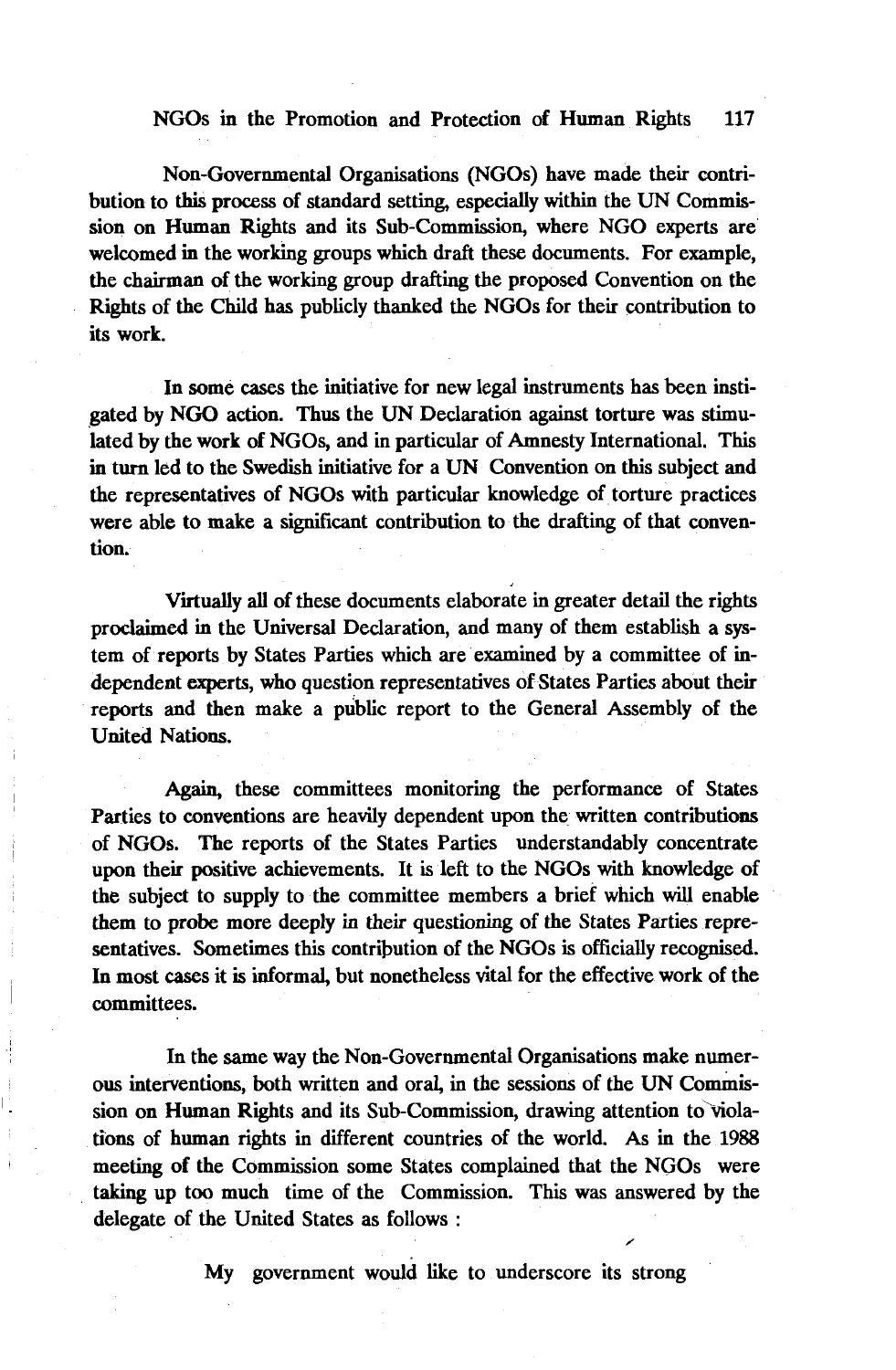support for the efforts of non-governmental organisations in assisting the United Nations and member States in discharging their responsibilities in the human rights field. The non-governmental organisations focus public attention on abuses which need correction and issues which must be resolved. They assist those whose human rights and fundamental freedoms have been abused, who are often poor and illiterate, in seeking redress .....the best of the non-governmental organisations have developed great expertise and have jealously guarded their impartiality and credibility. Without the presence and sometimes the passion of representatives of non-governmental organisations, the Sub-Commission would be a poor, and poorly-informed place, as would be this Commission.

Other legal instruments are Declarations of the General Assembly or the Economic and Social Council of the UN on particular subjects. They carry weight as legal texts, setting out guidelines, but not having the same obligatory effect as conventions and other treaty documents.

Let me illustrate how one of these came into existence. There is a provision in Article 10 of the Universal Declaration that everyone is entitled to a fair trial by an independent and impartial tribunal in the determination of his rights and duties. All governments claim that their judges are completely independent. Unfortunately, in all too many countries the independence of judges is eroded by corruption or governmental pressures. Frequently their terms of service are such that there are many ways in which subtle but effective pressures can be brought to bear on them.

Ten years ago, with a view to trying to improve this situation our organisation established in Geneva its Centre for the Independence of Judges and Lawyers. At the initiative of this Centre the Sub-Commission of the UN Human Rights Commission decided to make a study on this subject. We then organised two international seminars with judges and lawyers from all regions of the world who drew up a set of principles for protecting the independence of judges. These were then submitted to the Sub-Commission, where the Rapporteur embodied them in an annexe to his report. The next stage was a conference convened at Montreal by the Chief Justice of Quebec, with a wider representation of judges and lawyers, at which these documents were the main working papers. The conference produced a more detailed and authoritative draft, which was in turn submitted to the UN Committee on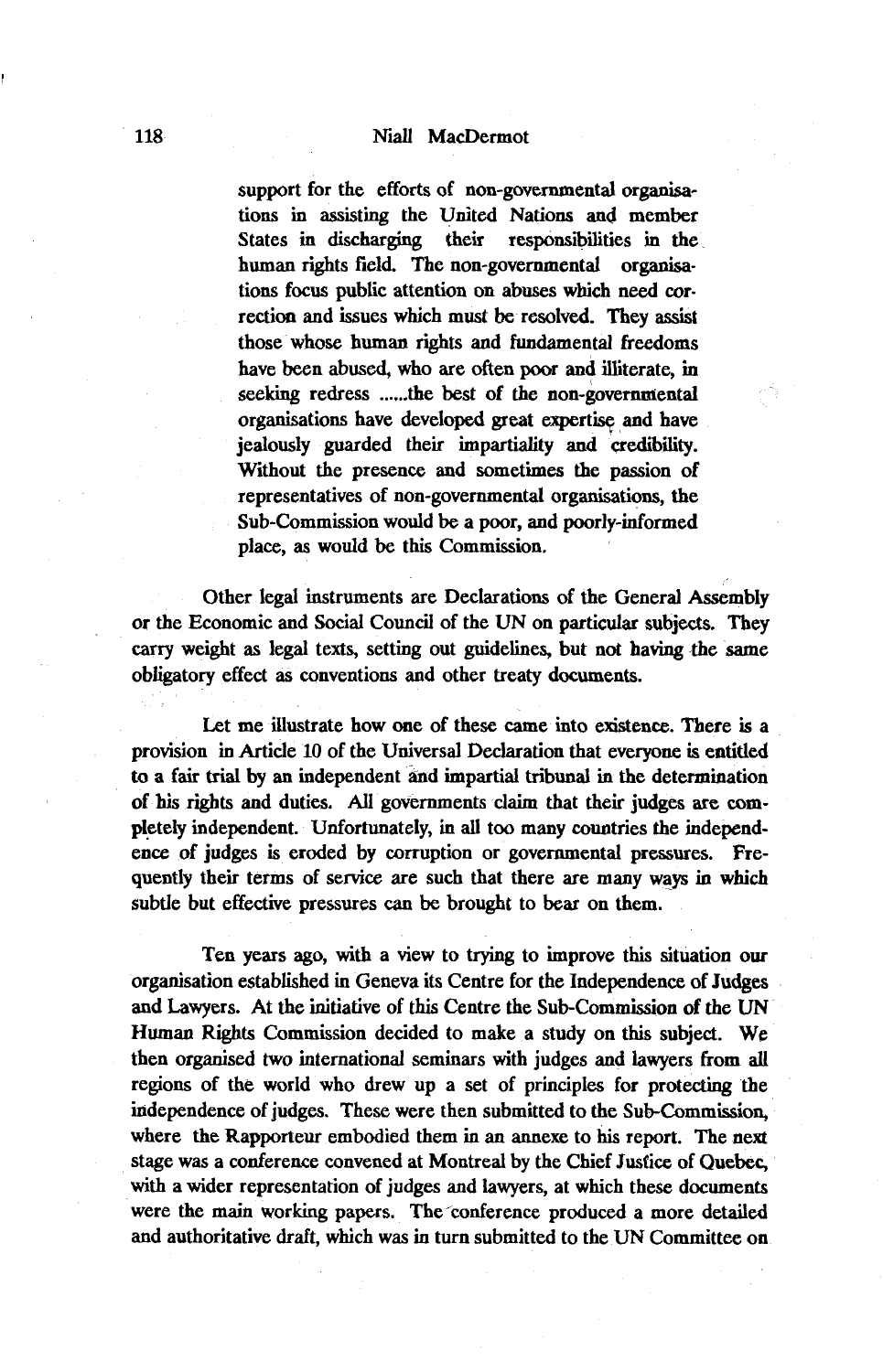Crime Prevention and Control in Vienna. They produced a draft which was submitted to the 1985 UN Congress on Crime Prevention and Control held in Milan and attended by most of the countries in the world. The Secretary of our Centre and a representative of the Canadian Government worked hard in lobbying delegations and negotiating amendments to the text to make it acceptable to the delegates.

The result of all this was that the Congress approved unanimously a declaration of 16 principles on the Independence of the Judiciary, containing in general terms nearly all the basic safeguards and protections proposed in the earlier documents. This text was then submitted to the General Assembly of the UN where it received unanimous approval. In this way it became the first and only international instrument making clear what is meant by the independence of judges and what procedures and conditions of work are required to make it a reality. This document is now a most valuable tool, enabling lawyers and others at both the international and national level to bring pressure upon governments to alter their procedures so as to comply with the principles which they have approved in the General Assembly.

These examples illustrate how NGOs can contribute to the slow but vitally important task of 'standard-setting' as it is called in the United Nations.

The same process goes on at the regional level in the Council of Europe, the Organisation of American States and now the Organisation of African States. For example, the International Commission of Jurists and the Swiss Committee against Torture submitted to the Council of Europe a draft Convention for the prevention of torture by means of regular visits to places of detention in the States Parties. This has now been adopted and signed by all the States of the Council of Europe and is likely to come into force tins year. The possibility of a similar Convention in America is being explored. The International Commission of Jurists has recently submitted a document containing recommendations for the Rules of Procedures of the new African Commission on Human Rights under the African Charter. Virtually all its recommendations have been adopted.

One may ask what is the use of all these documents if the rights in the Universal Declaration are being abused throughout the world. The answer is that this body of international law can be an effective tool for persuading governments to introduce reforms in their laws and practices.

To illustrate, some years ago a Japanese lawyer called Totsuka came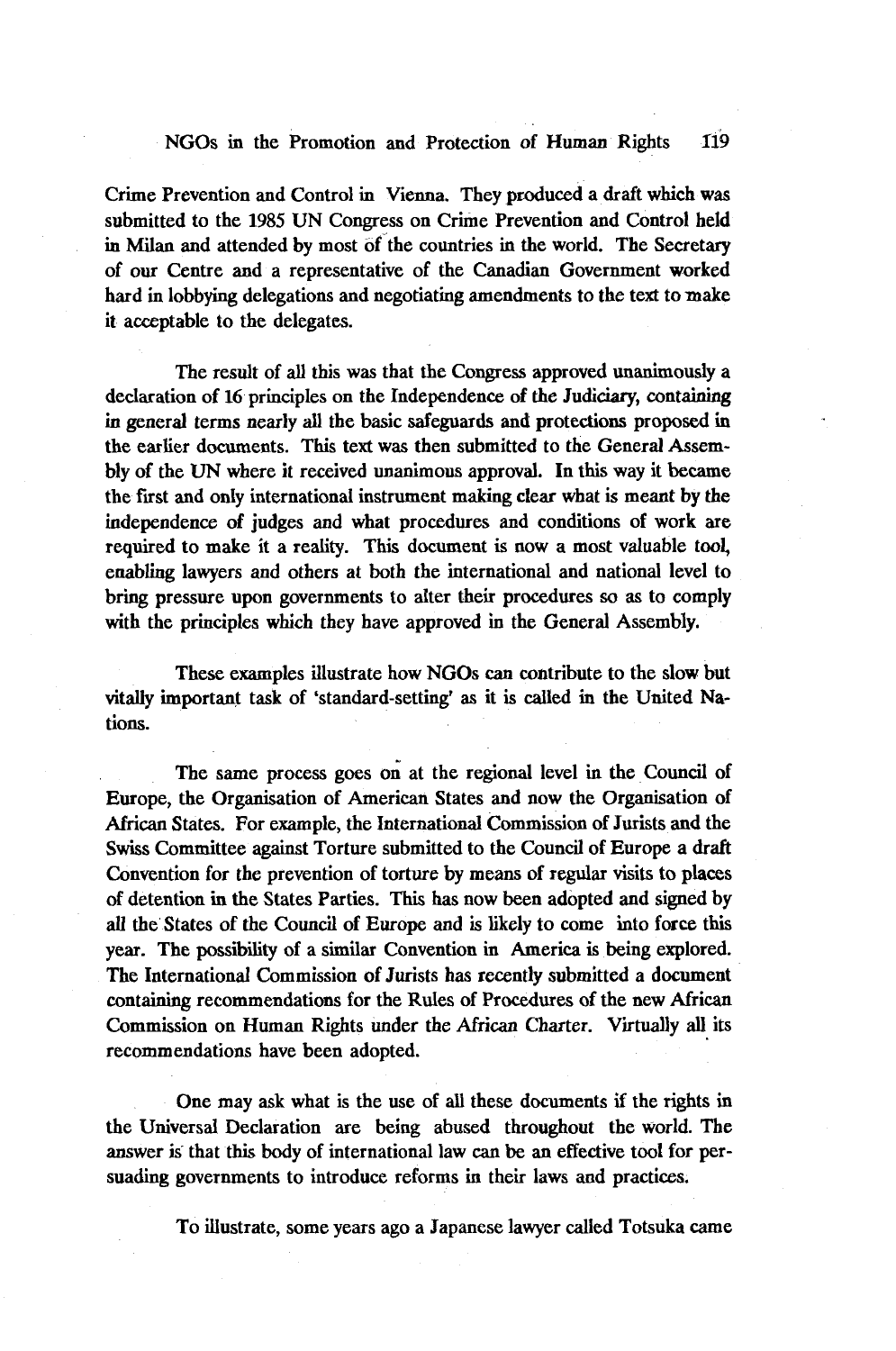to see us to ask if we could help him and some colleagues of his to persuade the Japanese Government to amend their Mental Health Law. Before the war, the law was that the families were responsible.for looking after the mentally ill. It was, and to a large extent still is, an ignorant popular belief that mental illness is hereditary. The result was that the families hid away, even chained up in the basement, their mentally ill, for if it became known that they had a mentally ill member of their family their sons and daughters could never get married. After the second world war, the Government passed a law permitting any doctor, not necessarily with any knowledge of psychiatry, to establish a mental hospital with a considerable continuing government grant. It only required two such doctors of the hospital to say that a person required treatment in a mental hospital, and the consent of the family, for that person to be locked up indefinitely as an involuntary patient. There was no right of appeal to a court or tribunal, and no access to a lawyer. The average time they spent in hospital was 8 years. With modern psychiatry a patient should not, normally, require more than a few months treatment. As a result of this law, private mental hospitals became a remarkable growth industry. Last year there were 330,000 involuntary patients in Japan. With modern psychiatric methods these should not have been more than 50,000 at most.

A group of Japanese lawyers and psychiatrists tried to get the law changed. The opposition supported them but the vested interests of the private hospitals, the families of the mentally ill, and the drug industry was such that the Government would not move. So Totsuka asked us to raise the matter at the international level. We published an article describing some shocking cases in these hospitals. In one large hospital over 200 patients in a period of 3 years died unexplained deaths. We then raised the matter at the UN Sub-Commission on Human Rights. We wrote to the Prime Minister and to the Minister of Health, but there was no response. We then approached the Foreign Ministry and pointed out that this system was a violation of the Covenant on Civil and Political Rights to which Japan is a party. Article 9 of the Covenant says : "Anyone who is deprived of his liberty by arrest or detention shall be entitled to take proceedings before a court (to) decide.... on the lawfulness of his detention ...." The Foreign Ministry in Japan, as in other countries, is very concerned about the image and reputation of its country abroad. The result was that they persuaded a newly appointed Minister of Health and his officials that changes were needed and the Government agreed to reform the law.

We sent to Japan a mission comprised of two internationally renowned psychiatrists and a judge of a mental health appeal court in the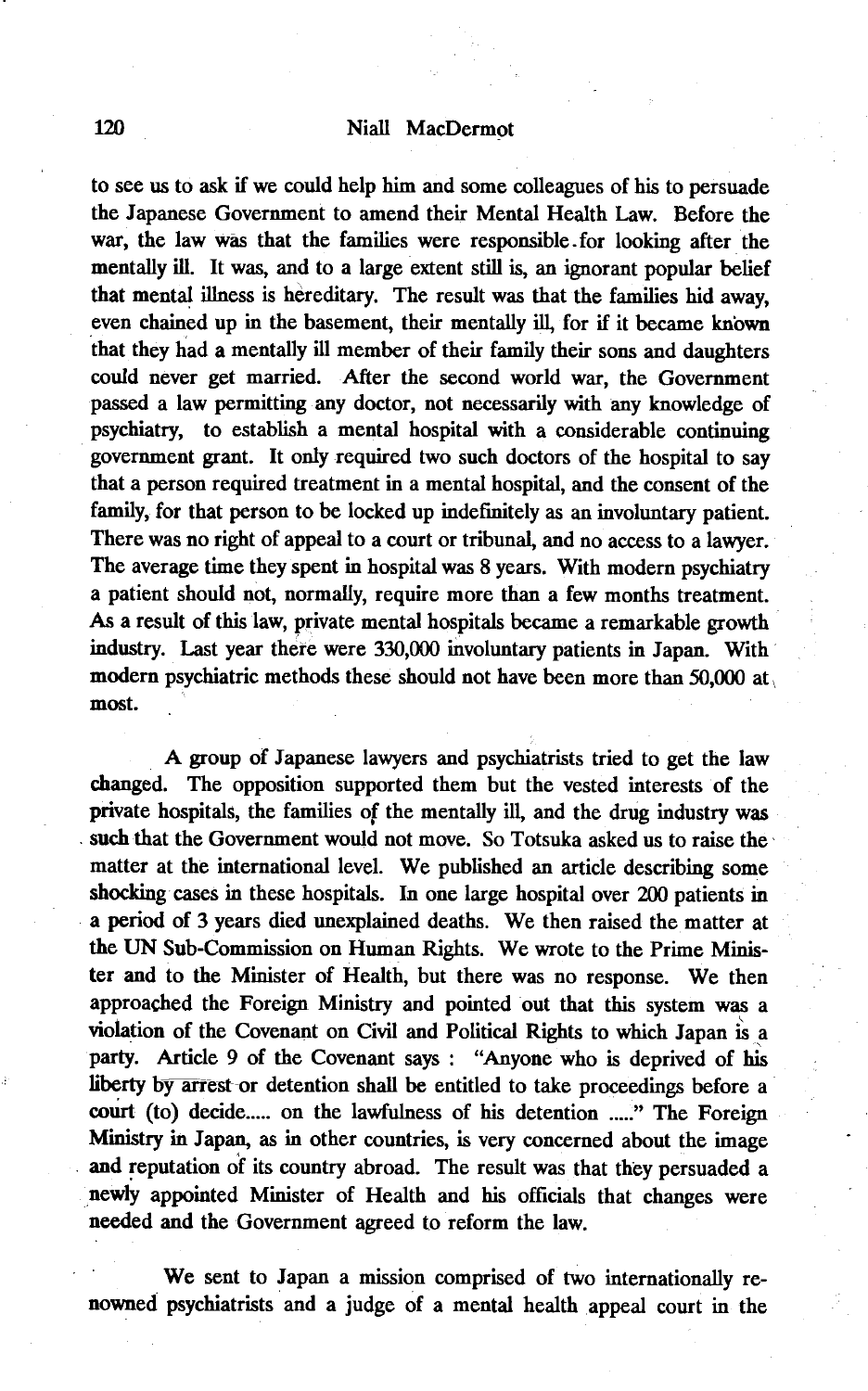United States, to examine the system of the Japanese mental hospitals. They made a report with a large number of detailed recommendations. Last year the Government introduced a new law amending the previous law and meeting quite a number of these recommendations. The Government has recognised that this is a first step and say that they will review the working of their new law in five years time. We have recently sent another mission to Japan with the same experts to see what impact the new law has made upon the practice in mental hospitals in Japan, and to make recommendations. The mission was received courteously by Government representatives at national and, prefectural levels, and by private hospitals.

This is perhaps an exceptional case, but it does illustrate how the international conventions and other legal instruments can be a useful tool. Most governments, when attacked for their human rights violations, protest that this is an interference in their internal affairs. They quote Article 2, paragraph 7 of the Charter which says that the Charter does not authorise the United Nations to interfere in matters which are essentially within the domestic jurisdiction of any State.

The answer to that can be illustrated by another episode. Under the dictatorship of the Colonels in Greece we received reports that six lawyers had been arrested and were being tortured. We sent a highpowered mission of very distinguished lawyers from the United States and Canada to enquire into this matter and try to secure their release. The Government refused to see them, but they were convinced by the evidence they received that the allegations were well-founded. Before leaving they held a press conference, followed by another in New York on their return, which resulted in front page reports in the press. Six weeks later the lawyers were released. A year or two later I was in the US State Department and asked whether they thought our mission had been helpful. Their answer was very positive. They explained that they were able to say to the Greek Government, "We do not want to interfere in your internal affairs, but when your activities provoke such a reaction from distinguished lawyers, it becomes an internal affair for us and affects our relations with you." We have no doubt that it was the US Government pressure that led to the release of the lawyers.

We had a similar experience later concerning the termination of the massive disappearances in Argentina under the dictatorship. Numerous NGOs had reported on them in detail, but the Government dismissed the reports as communist inspired propaganda. However, as a result of the NGO reports the Inter-American Commission on Human Rights sent a mission to Argentina, which came to the same conclusions and published a very strong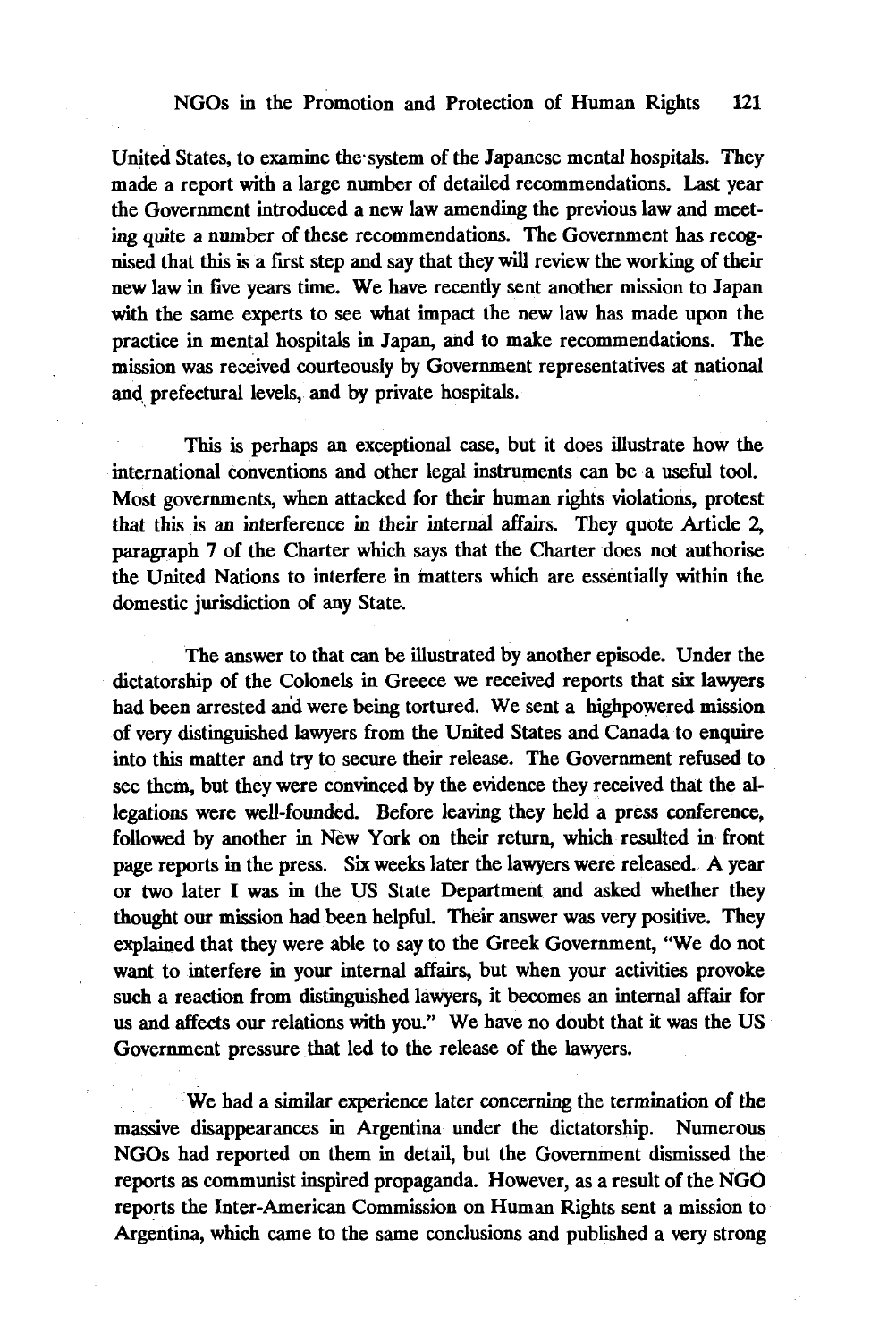and well-documented report condemning the disappearances. In response to this inter-govemmental pressure the Government eventually gave way and at first reduced, and then ceased, the practice.

These cases illustrate the fact that the work of NGOs is often at its most effective when it leads to governmental or inter-governmental action.

Another result of this massive body of human rights instruments is its side-effects. Largely as a result of the so-called Carter policy in the United States, linking human rights performance with development aid (a policy which in fact was started by the US Congress before Carter became President), all governments have been obliged to take human rights into account in their foreign policy. Many of them have special sections in their foreign ministries, staffed with people well versed in human rights. In some countries they have inter-departmental committees to coordinate policies and ensure that new legislation or policies do not violate human rights obligations. Bad as may be the record in some countries, there will within each government be those who are pressing quietly for more respect for human rights, and they make use of the international documents in doing so.

Human rights law has become a whole new branch of international law. There are professors who specialize in this field, and faculties of law introduce courses in international human rights law. The number of human rights NGOs, and their expertise, has greatly increased, at both universal and regional levels. Their role has been widely recognised and they are now able to take a much greater part in the work of the United Nations and other inter-governmental bodies. In short, human rights have become an important political issue which governments and parliamentarians cannot ignore.

For most people in the West the words 'violations of human rights' conjure up violations of civil and political rights - arbitrary arrests and detentions, political prisoners, torture of suspects, police or soldiers beating up or throwing tear gas or even firing at students and other demonstrators, military dictatorships, one party states, apartheid and other forms of discrimination, press censorship, etc. This is understandable. Such things shock the conscience of mankind, and we see them daily in our newspapers or on our television screens.

But for people from the so-called Third World, especially the rural poor who make up the majority of most States in Asia, Africa and Latin America, the principal violations of their rights are lack of food, housing, health and hygiene, education, employment, and an adequate standard of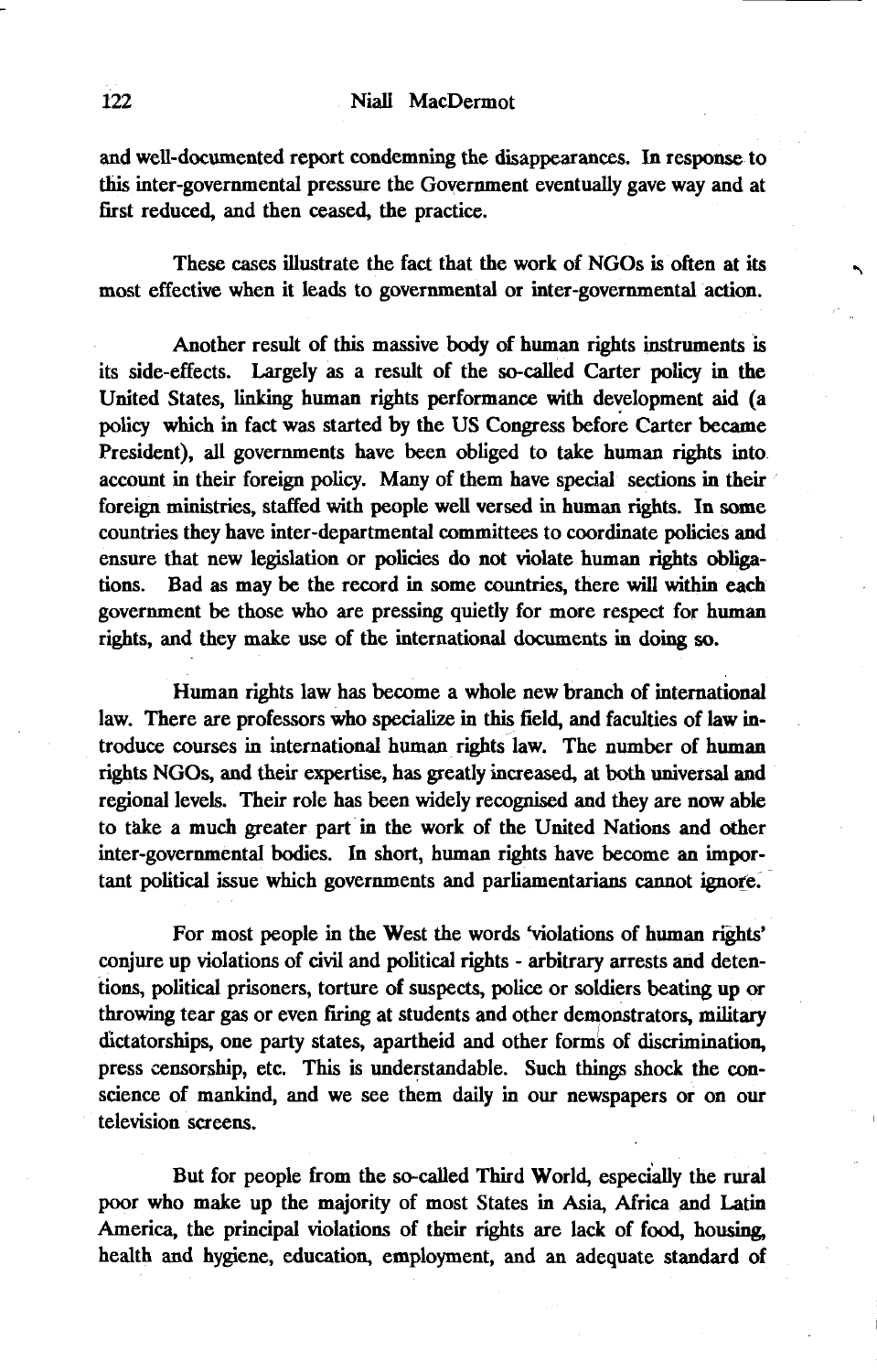living. When these reach even more massive proportions than usual due to some natural disaster, we are then reminded by the media of their plight. But the thousands who die every day from the want of their economic, social and cultural rights cease to be 'news'.

Until recently, there have been very few international lawyers seriously interested in economic, social and cultural rights. Many of them dismiss the Covenant on Economic, Social and Cultural Rights and other legal texts as being 'soft law'. This is because, with some exceptions, they do not confer rights on the individual which are enforceable in a court of law. Consequently these lawyers think they are merely highsounding goals, and that it is for governments to decide for themselves to what extent they will apply resources to promote these rights. I have already mentioned the Limburg Principles which refute this argument.

In the field of civil and political rights there are international judicial bodies like the European and Latin American Courts of Human Rights and, in the United Nations there are monitoring committees of independent experts dealing with individual complaints and gradually building up a substantial body of case law or 'jurisprudence' as the French call it.

It is only recently that a serious procedure has come into existence for monitoring and entering into discussion with governments on their performance in carrying on their obligations in the field of economic, social and cultural rights. The Convention on these rights provides for States Parties to prepare reports on the measures they have adopted and the progress made in achieving observance of the rights. These reports are examined by a Committee of the Economic and Social Council of the United Nations.

For several years this Committee, which met in New York, was composed of representatives of States, supposedly expert in this field. In practice they were virtually all diplomats from the missions in New York with little or no expertise on the subject. The result was virtually nil, due both to ignorance and to the reluctance of diplomats to attack each other unless they had some political reason for doing so. Two years ago a new Committee was set up of persons with real expertise. As they serve in their individual capacities, they speak much more frankly.

Like all such bodies in the UN they tend to work on the basis of consensus. Unfortunately in the first year they made little progress as they were obstructed by a Soviet delegate who was a relic of the Brezhnev era and had never heard of *glasnost* and *perestroika.* Fortunately news of this reached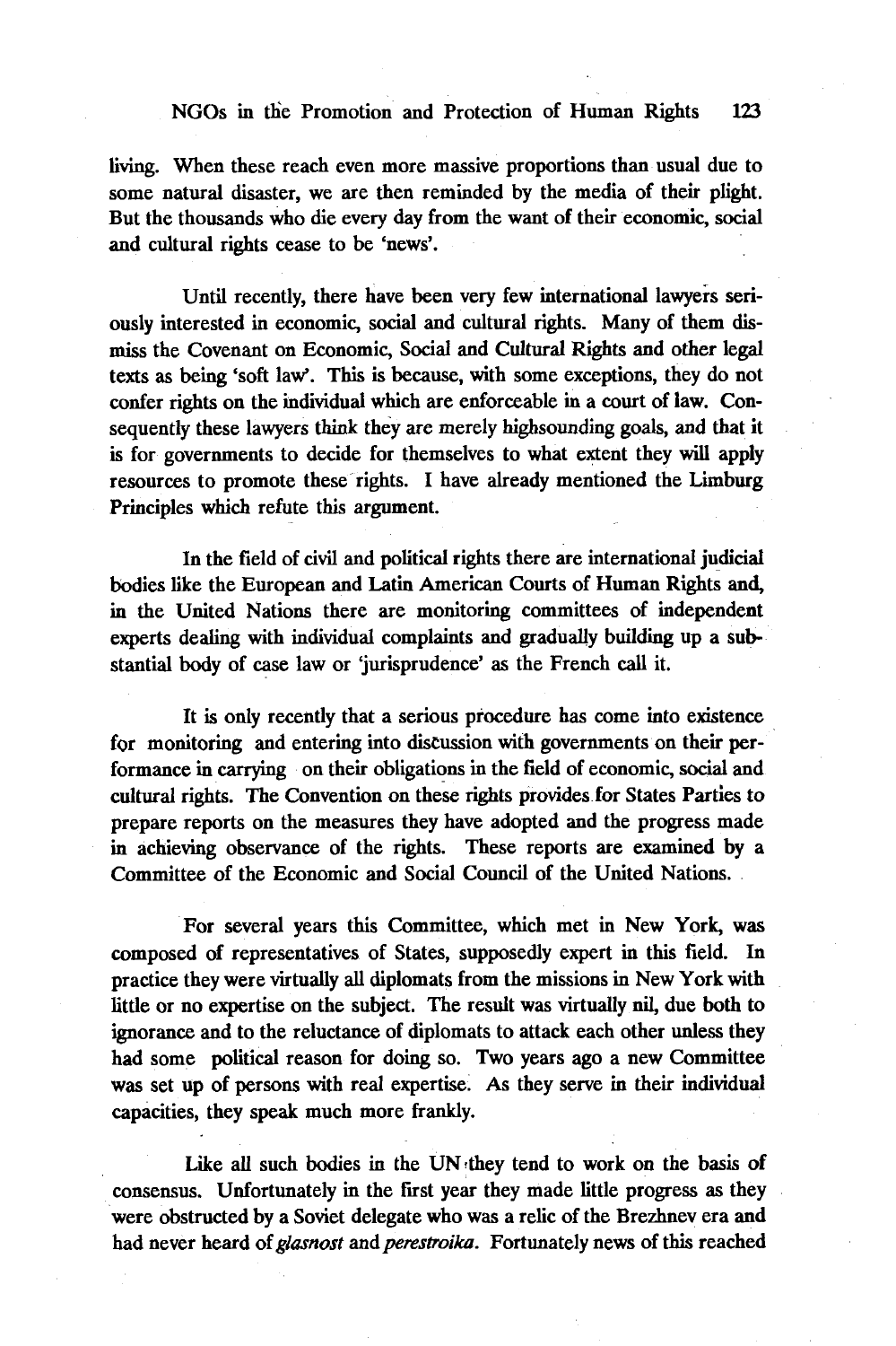Moscow and he was persuaded to resign. At this year's meeting much progress was made in devising procedures which will make their work meaningful.

The obligations of governments under the Covenant on Economic, Social and Cultural Rights do not fall only on the developing countries. Article 2 of the Covenant says that each State Party undertakes to take steps *'individually and through international assistance and cooperation,* especially economic and technical, *to the maximum of its available resources*, with a view to achieving progressively the full realisation of the rights recognised in the present Covenant' (emphasis added). Article 55 of the Charter of the United Nations says that 'with a view to the creation of conditions of stability and wefl-being which are necessary for peaceful and friendly relations among nations ..... the United Nations shall promote

- higher standards of living, full employment and conditions of economic, social progress and development; and
	- solutions of international economic, social, health and related problems and international cultural and educational cooperation ....'

The United Nations and its specialised agencies have no existence apart from their member States, so these obligations fall upon each of socalled developed countries to cooperate 'to the maximum of its available resource' in helping peoples in the developing countries to achieve their economic, social and cultural rights.

It is to be hoped that the new ECOSOC Committee will bring pressure'to bear on the developed countries to increase their contributions 'to the maximum of their available resources'.

The specialised agencies have an extremely important role in securing achievement of economic, social and cultural rights, in particular the ILO, WHO, UNESCO, UNICEF, FAO and, though not strictly a specialised agency, the UNDP. The ILO is outstanding for its detailed and numerous conventions and for the procedures it has developed for examining complaints and pressuring governments for better performance in the labour field. This is largely due to its tripartite structure, one-third being nongovernmental trade union representatives. UNESCO has a Committee which can receive and examine complaints against governments, but its record is not very impressive. The other agencies have no such procedures. Indeed,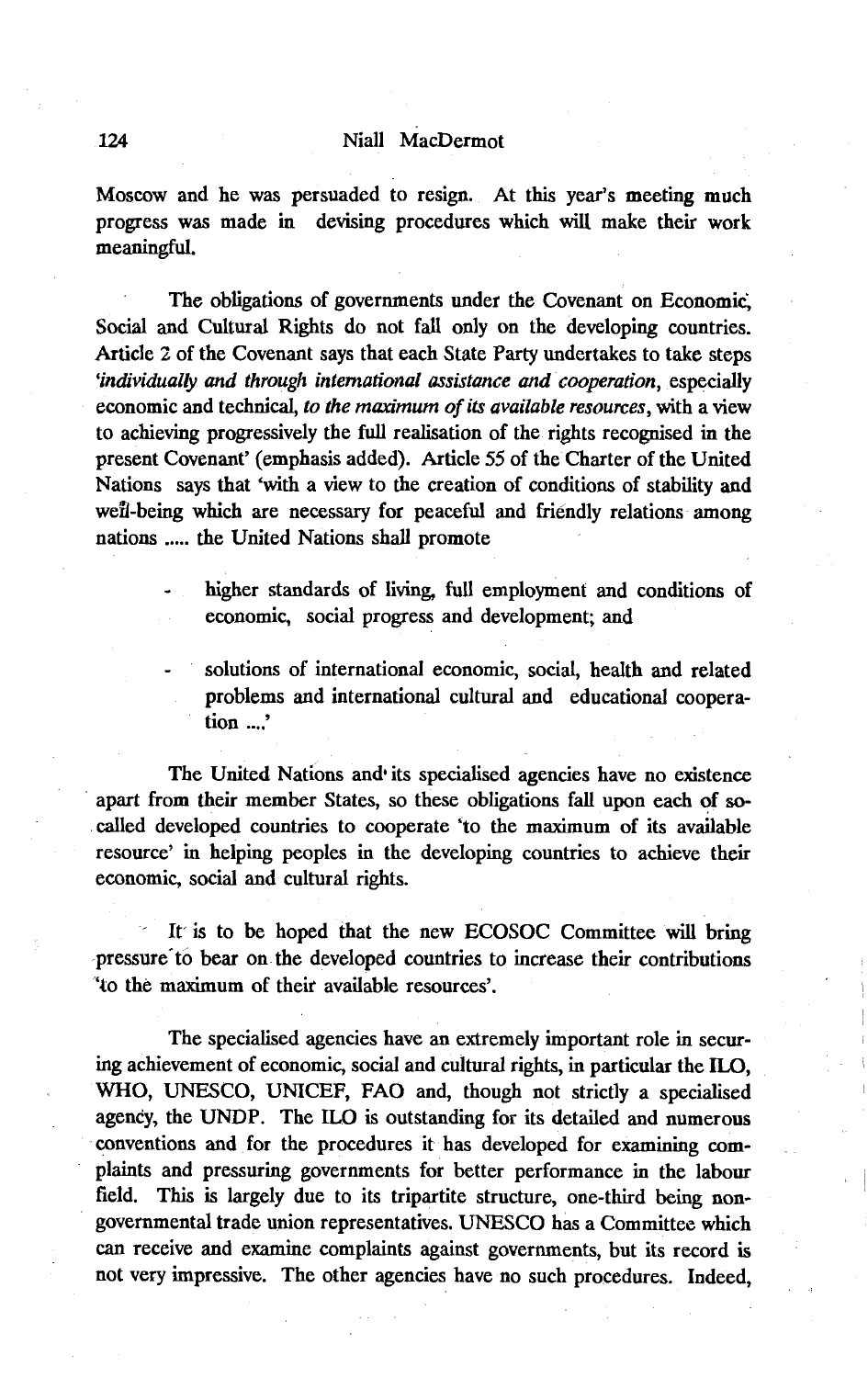the very term human rights has until recently been taboo in the WHO, for fear that it will arouse the hostility of those Third World nations which sometimes regard human rights as a stick in the hands of the Western powers to beat them with. The reason for change of attitude of the WHO is that they have realised that they need the cooperation of human rights organisations to help persuade people that the cruel discrimination against AIDS victims is a serious violation of their human rights, as well as being an obstacle to obtaining the cooperation of victims which is essential to control the spread of the disease.

The International Commission of Jurists attaches great importance to economic, social and cultural rights. As far back as 1959, at its first Third World Congress, held in New Delhi, it proclaimed the dynamic concept of the rule of law, in which it stated that lawyers, in addition to promoting and defending civil and political rights, should use their skills and knowledge to help the disadvantaged to secure their economic and social rights.

Inspired by the work of some human rights activists in South Asia and in South-East Asia, we have in recent years been holding international seminars in Africa, Asia and Latin America on the subject of 'Legal Services for the Rural Poor'. We realised that human rights, and particularly the legal aspect of human rights was entirely unknown to the rural poor, who are the majority of the Third World's population. Often illiterate, they know nothing of lawyers or the law, still less of the concept of human rights. If they have any experience of the law it is probably as an instrument of their oppression. Equally, the lawyers tend to know little or nothing about the problems of the rural poor, and the way they are oppressed and cheated out of their land and other rights. So what we have been trying to do is to interest lawyers, and the faculties of law and of social sciences in the universities, to study these problems and to bring legal assistance to people at village level.

This is not the ordinary legal aid, which is mainly limited to providing lawyers to defend the poor when charged with serious criminal offences. When a rich man consults his lawyers, what he wants is to be informed about his rights and obligations, to be told how to claim those rights and, where necessary, to have the lawyer negotiate on his behalf. As a last resort, and only when there is no other solution, he wants his lawyer to take proceedings before a court. It is these services that the poor lack and that lawyers should find ways to provide.

What we urge them to do is to train students of law or social sciences or newly qualified lawyers to go out to rural areas to do this work.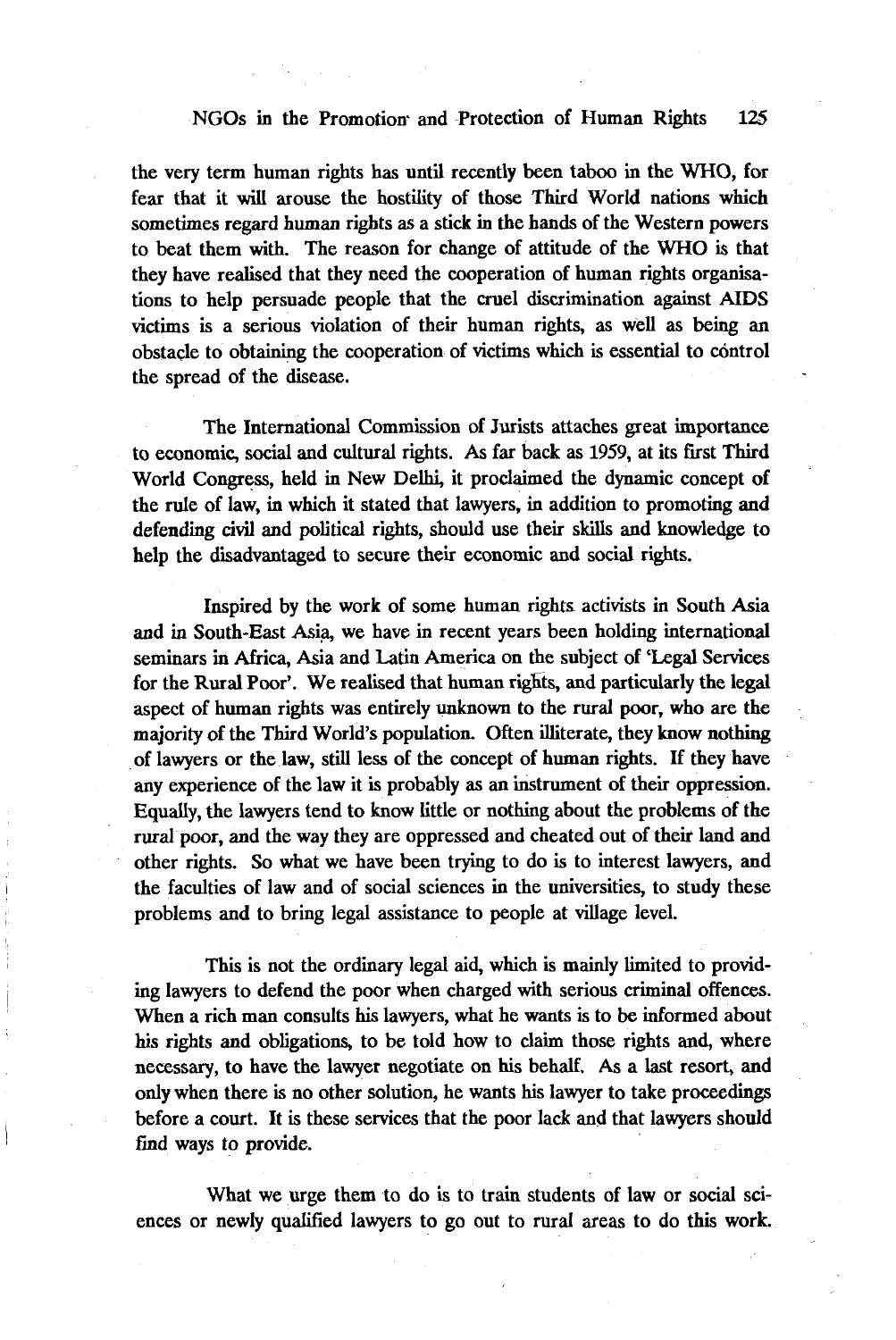Some call them para-legals, and they need not necessarily be lawyers. Sometimes people doing development work take on this work part-time. They must, of course, be trained in the law on matters affecting the rural poor, such as the land law, family and divorce law, and inheritance law. There are two rights in particular which are a *sine qua non* of any self-reliant development, that is development where the people can solve their own problems with the minimum of assistance from outside. The two rights are freedom of expression and freedom of association. Without these there will be no fundamental change in their situation and no true development.

The para-legals must first find out what the problems are, then explain the position in law, and then encourage the people to combine together in the spirit of self-reliant development to assert their rights, if necessary with the help of a lawyer in the town. We urge these young lawyers, sometimes called para-legals, to work with grassroots development organisations. They will obviously have more chance of success if they have the help of people working for development in the rural areas, who have the confidence of the rural folk, and can help to overcome the suspicions and cultural differences which so often result in distrust of lawyers from the towns.

Recently we had a seminar in Jakarta of lawyers who have been doing this work for several years in the countries of South-East Asia. This was the first time they had met to share their experiences, identify the obstacles to their work, and devise ways to overcome these obstacles. It transpired that what they need most is support from the law faculties, so as to train and recruit more young lawyers for this work, and from the Bar Associations to get the support, where needed, of senior lawyers.

Perhaps the leading theorist in this work is an Indian lawyer, Clarence Dias, who works world-wide from the office in New York of his organisation, the International Center for Law in Development. He expounds on what he calls the 'empowerment' of the rural poor. It is apposite to end by quoting him :

> "Human rights" he says "can play a significant role in the empowerment of the impoverished. The oppressed can become more self-reliant through an understanding of their rights and indeed the right to organise and rights of association are vital to impoverished groups seeking to mobilise and organise themselves and thus develop countervailing power. Moreover, such impoverished groups become more empowered as they de-